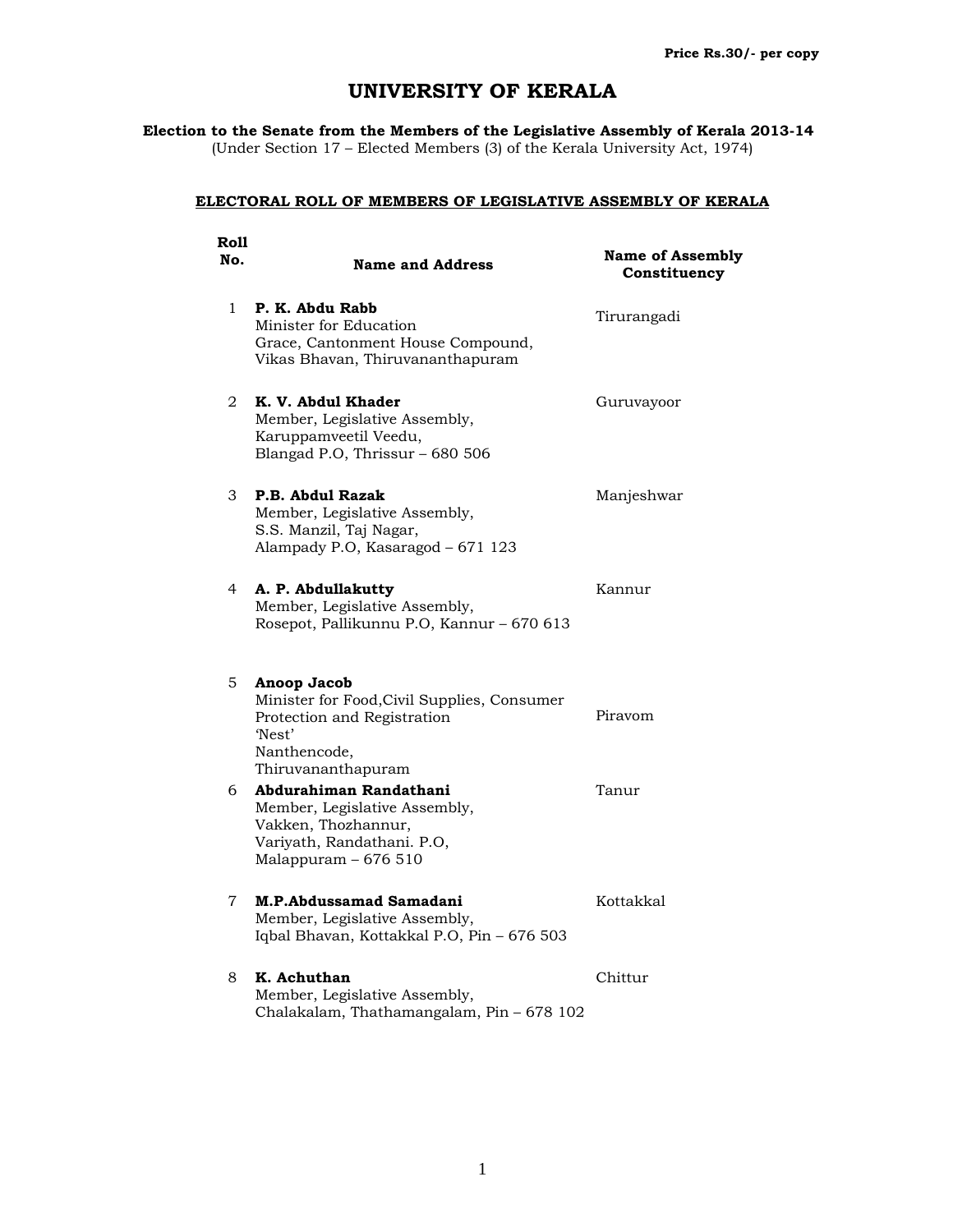| 9  | V. S. Achuthanandan<br>Leader of Opposition,<br>Cantonment House,<br>Vikas Bhavan.P.O<br>Thiruvananthapuram-695033                                             | Malampuzha     |
|----|----------------------------------------------------------------------------------------------------------------------------------------------------------------|----------------|
| 10 | <b>Adoor Prakash</b><br>Minister for Revenue and Coir,<br>Pamba, Cliff House Compound,<br>Devaswom Board Junction<br>Thiruvananthapuram                        | Konni          |
| 11 | <b>T.A. Ahammed Kabeer</b><br>Member, Legislative Assembly,<br>Thazni Manzil - 57, Unity Road,<br>Changampuzha Nagar, Kochi - 682 033                          | Mankada        |
| 12 | P. Aisha Potti<br>Member, Legislative Assembly,<br>Sreesankaram, Padinjattinkara,<br>Kottarakkara - 690 524                                                    | Kottarakkara   |
|    | 13 K. Ajith<br>Member, Legislative Assembly,<br>Mundodithara, Vadakkenada,<br>Vaikom - 686 141                                                                 | Vaikom (SC)    |
| 14 | Manjalamkuzhi Ali<br>Member, Minister For Urban Affairs and<br>Welfare of Minorities,<br>Rose House, Vazhuthacaud.P.O<br>Thiruvananthapuram                    | Perinthalmanna |
|    | 15 A. P. Anilkumar<br>Minister for Welfare of Scheduled Castes,<br>Backward Classes and Tourism, Rose House,<br>Thycadu P.O, Thiruvananthapuram                | Wandoor (SC)   |
| 16 | <b>Anwar Sadath</b><br>Member, Legislative Assembly,<br>Oolikara House, Parambayam,<br>Nedumbassery P.O,<br>Chengamanad - 683 585                              | Aluva          |
| 17 | A. M. Ariff<br>Member, Legislative Assembly,<br>Arunyam, Iravukode Ward,<br>Thiruvampady P.O, Alappuzha - 688 002                                              | Aroor          |
| 18 | A. A. Azeez<br>Member, Legislative Assembly,<br>Kaleelazhikath Veedu,<br>Vadakkumkara Kizhakkecheri,<br>Umayanalloor Estate P.O,<br>Kottiyam, Kollam - 691 589 | Eravipuram     |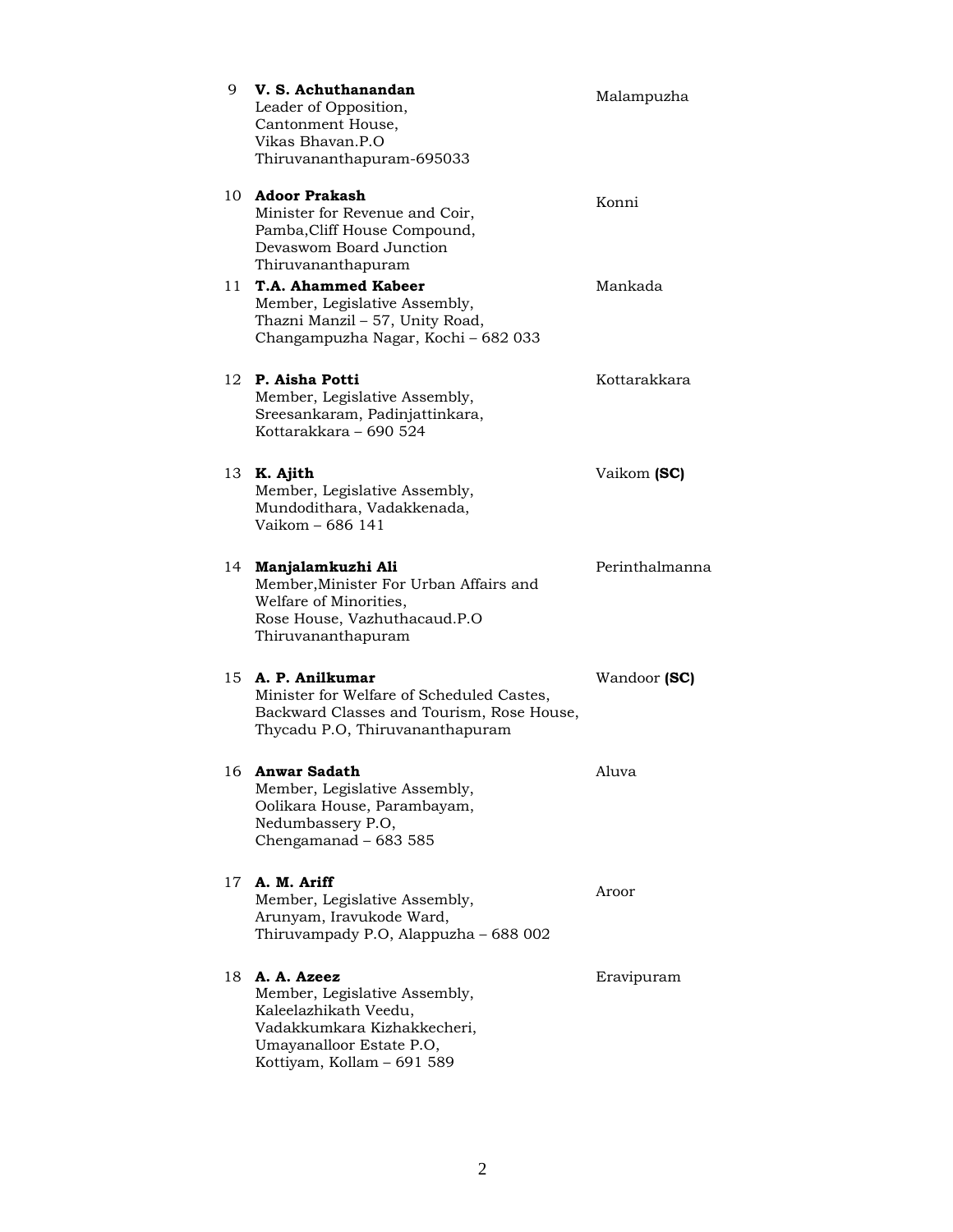| 19   | K. Babu<br>Minister for Fisheries, Excise and Ports,<br>Kaveri, No. 6,<br>Eastern side of Contonment House,<br>Thiruvananthapuram                                                                    | Thripunithura       |
|------|------------------------------------------------------------------------------------------------------------------------------------------------------------------------------------------------------|---------------------|
|      | 20 Babu M Palissery<br>Member, Legislative Assembly,<br>Mullath Pallissery, Korattikara P.O,<br>Thrissur - 680 543                                                                                   | Kunnamkulam         |
| 21   | M. A. Baby<br>Member, Legislative Assembly,<br>A.K.G. Quarters, Cantonment, Palayam,<br>Thiruvananthapuram - 695 034                                                                                 | Kundara             |
| 22 - | C.N. Balakrishnan<br>Minister for Co-operation, Khadi & Village<br>Industries and Pollution Control,<br>Pournami, Cliff House Compound,<br>Nanthencode, Kowdiar P.O,<br>Thiruvananthapuram - 695 003 | Wadakkanchery       |
| 23 - | I.C. Balakrishnan<br>Member, Legislative Assembly,<br>Illathumoola Veedu, Valad P.O,<br>Thalapuzha, Mananthavady,<br>Wayanad - 670 644                                                               | Sulthanbathery (SC) |
| 24 - | Kodiyeri Balakrishnan<br>Member, Legislative Assembly,<br>Chandragiri Block No.304,<br>M.L.A. Hostel, Palayam,<br>Thiruvananthapuram - 695 034                                                       | Thalassery          |
| 25 - | A. K. Balan<br>Member, Legislative Assembly,<br>3A, Neyyar Block,<br>M.L.A Hostel, Palayam<br>Thiruvananthapuram - 695 034                                                                           | Tarur (SC)          |
| 26   | V. T. Balram<br>Member, Legislative Assembly,<br>Rathnalayam, Othaloor P.O,<br>Thrithala (Via), Palakkad - 679 534                                                                                   | Thrithala           |
| 27   | P. K. Basheer<br>Member, Legislative Assembly,<br>Firdaus, Pathapiriyam P.O,<br>Malappuram $-676$ 123                                                                                                | Ernad               |
| 28.  | <b>Benny Behanan</b><br>Member, Legislative Assembly,<br>Kunjuveetikudy Veedu,<br>Thrikkakara P.O, Kochi - 682 021                                                                                   | Thrikkakara         |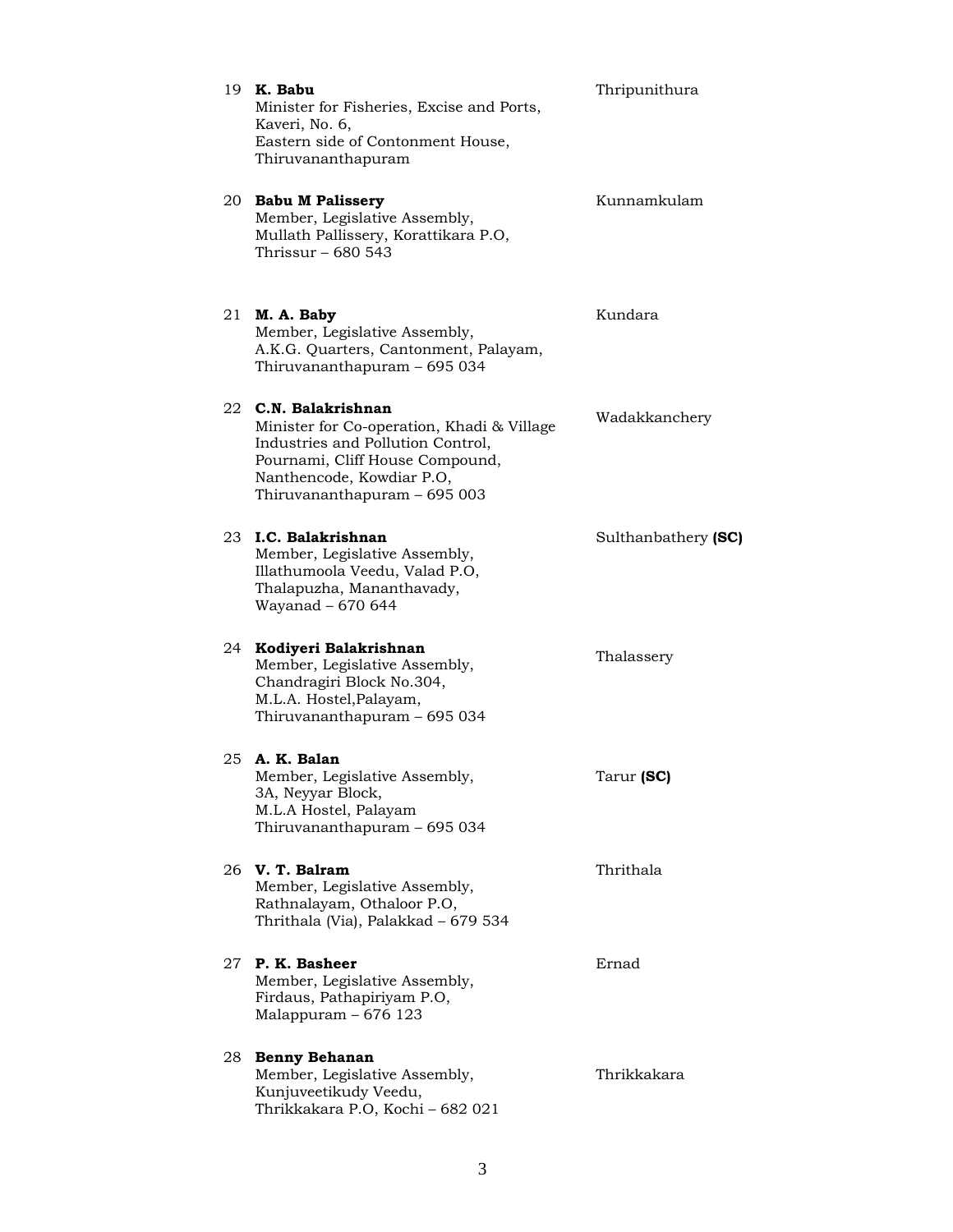| 29  | E. S. Bijimol<br>Member, Legislative Assembly,<br>Panthalooparambil, Elappara P.O - 685 501                                                | Peerumade      |
|-----|--------------------------------------------------------------------------------------------------------------------------------------------|----------------|
| 30  | M. Chandran<br>Member, Legislative Assembly,<br>Melepurath, Anakkara P.O,<br>Palakkad - 679 551                                            | Alathur        |
|     | 31 E. Chandrashekharan<br>Member, Legislative Assembly,<br>Parvathi, Perumbala P.O,<br>Kalanad (via), Kasaragod - 671 317                  | Kanhangad      |
| 32  | V. Chenthamarakshan<br>Member, Legislative Assembly,<br>CPI (M) Office, Kollenkode - 678 906                                               | Nemmara        |
| 33- | K. Dasan<br>Member, Legislative Assembly,<br>Nikunjam, Muchukunnu P.O,<br>Koyilandy $-673307$                                              | Quilandy       |
| 34  | <b>B. D. Devassy</b><br>Member, Legislative Assembly,<br>Nalukettu P.O - 680 308                                                           | Chalakkudy     |
| 35  | C. Divakaran<br>Member, Legislative Assembly,<br>Deepam, ERA 118, TC 43/258,<br>Manacaud, Thiruvananthapuram - 695 009                     | Karunagappally |
| 36  | <b>Dominic Presentation</b><br>Member, Legislative Assembly,<br>Valiya Thayyil Veedu,<br>Sunoro Church Road,<br>Elamkulam, Kochi - 682 020 | Kochi          |
|     | 37 V. K. Ebrahim Kunju<br>Minister for Works,<br>Jeshil, TC 4/189, Kuravankonam,<br>Kowdiar P.O, Thiruvananthapuram - 695 003              | Kalamassery    |
| 38  | K. B. Ganesh Kumar<br>Member, Legislative Assembly,<br>2A1, Artech Rohini,<br>Vattiyoorkavu.P.O,<br>Thiruvananthapuram - 695 013           | Pathanapuram   |
| 39  | Geetha Gopi<br>Member, Legislative Assembly,<br>Kakkatu Veedu,<br>Guruvayoor P.O, Pin - 680 101                                            | Nattika (SC)   |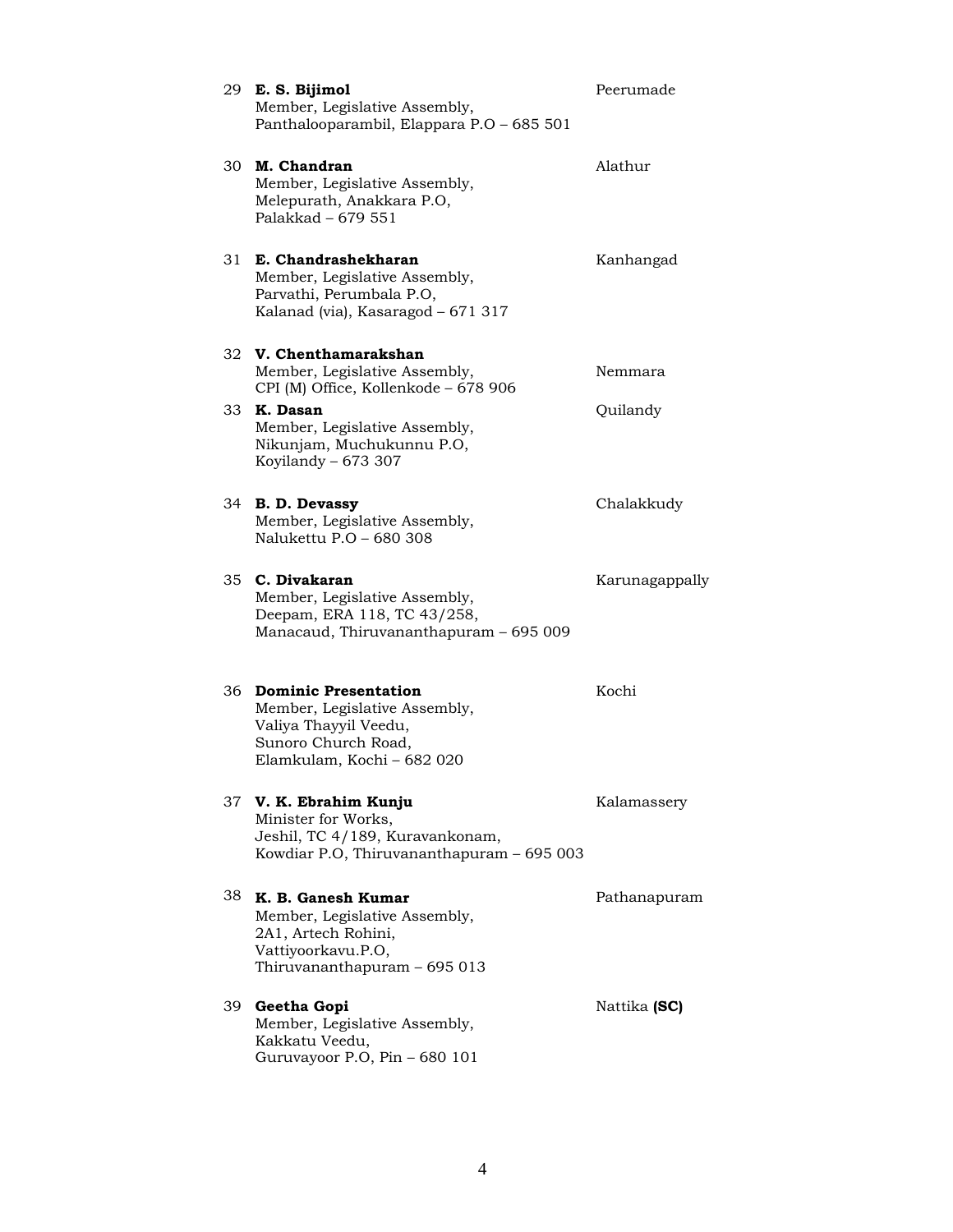|     | 40 A. T. George<br>Member, Legislative Assembly,<br>Bisha Cottage, Vettuvila,<br>Parassala P.O, Parassala - 695 502                                                | Parassala         |
|-----|--------------------------------------------------------------------------------------------------------------------------------------------------------------------|-------------------|
|     | 41 P. C. George<br>Government Chief Whip,<br>House No.T.C.12/741-1, Poonjar Bhavan,<br>Varambasseri Road, Vanjiyoor.P.O<br>Thiruvananthapuram - 695 035            | Poonjar           |
| 42  | Chittayam Gopakumar<br>Member, Legislative Assembly,<br>Shangrilla, Neeleshwaram P.O,<br>Kottarakkara - 691 506                                                    | Adoor (SC)        |
| 43. | P. K. Gurudasan<br>Member, Legislative Assembly,<br>N. S. Mandiram, Polayathode,<br>Kollam - 691 021                                                               | Kollam            |
| 44  | M. Hamsa<br>Member, Legislative Assembly,<br>Maliyekkal House, Kanjirakadavu,<br>Ottapalam - 679 101                                                               | Ottapalam         |
| 45  | Hibi Eden<br>Member, Legislative Assembly,<br>Ambatt House, 35/326 B,<br>George Eden Road, Kochi - 682 017                                                         | Eranakulam        |
|     | 46 Dr. K. T. Jaleel<br>Member, Legislative Assembly,<br>Ghazal, Kooriparambil,<br>Thekkumpatt, Thozhuvaanoor P.O - 676 557                                         | Thavanur          |
| 47  | Jameela Prakasam<br>Member, Legislative Assembly,<br>Veninna Puthen Veedu,<br>6/445, Kazhivoor P.O,<br>Thiruvananthapuram - 695 526                                | Kovalam           |
| 48  | <b>James Mathew</b><br>Member, Legislative Assembly,<br>Sukrutham, Ramatheru,<br>Pallikunnu P.O, Kannur - 670 004                                                  | Taliparamba       |
| 49  | K. K. Jayachandran<br>Member, Legislative Assembly,<br>Kunnath Veedu,<br>Kunchithanni P.O - 685 565                                                                | Udumbanchola      |
|     | 50 P.K.Jayalakshmi<br>Minister for Welfare of Scheduled Tribe,<br>Youth Affairs, Museum and Zoo,<br>'Nila', Near Cantonment House Compound,<br>Thiruvananthapuram. | Mananthavady (ST) |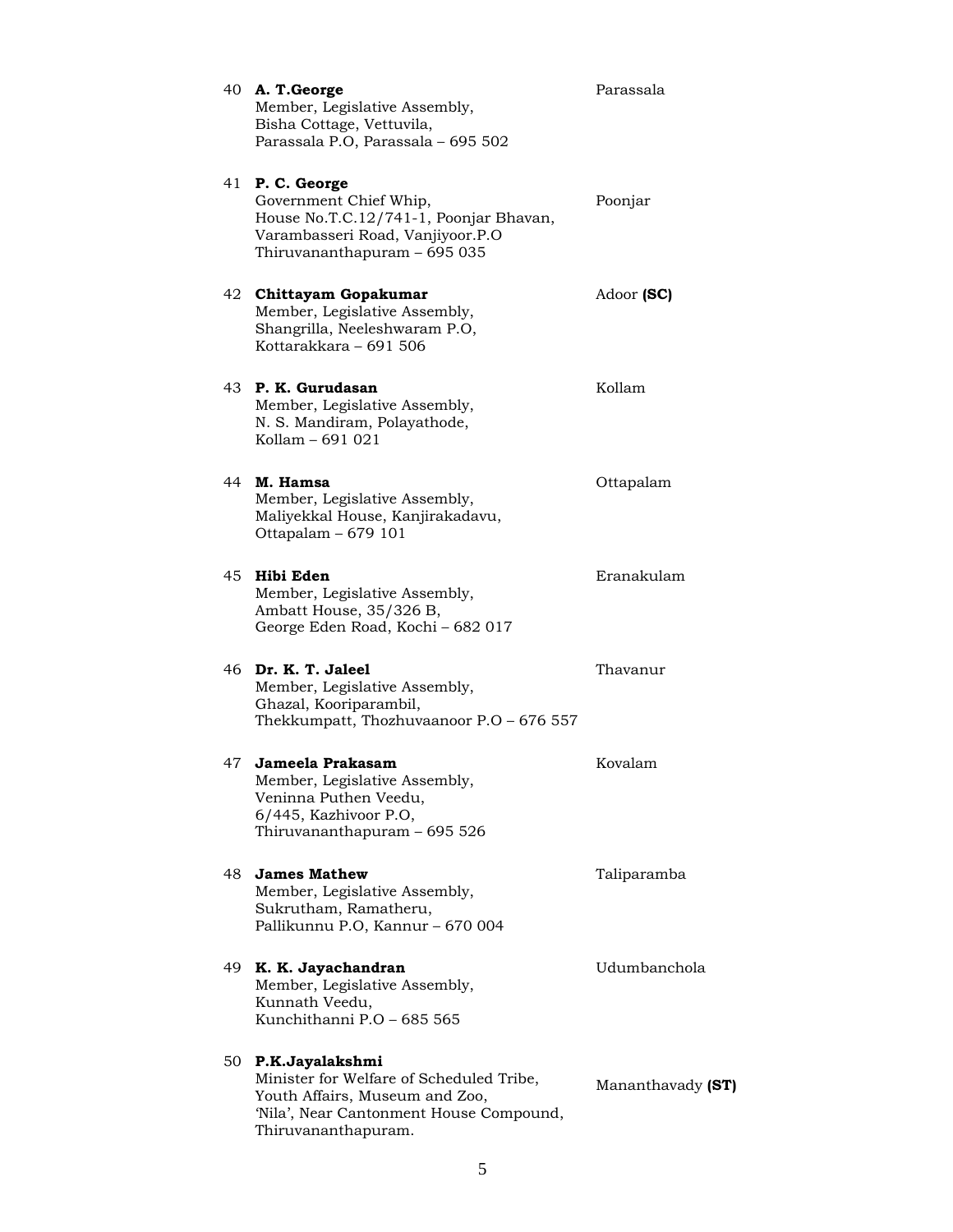|    | $51$ G. S. Jayalal<br>Member, Legislative Assembly,<br>Krishna Smruthy, Chirakkara P.O,<br>Kollam - 691 578                                 | Chathannoor   |
|----|---------------------------------------------------------------------------------------------------------------------------------------------|---------------|
|    | 52 Dr. N. Jayaraj<br>Member, Legislative Assembly,<br>Indeevaram, Champakara P.O,<br>Karukachal - 686 540                                   | Kanjirappally |
|    | 53 E. P. Jayarajan<br>Member, Legislative Assembly,<br>Jaisons, Ikkal, Aroli P.O - 670 566                                                  | Mattannur     |
|    | 54 Jose Thettayil<br>Member, Legislative Assembly,<br>Thettayil Veedu,<br>Angamali P.O - 683 572                                            | Angamaly      |
|    | 55 K.C. Joseph<br>Minister for Rural Development,<br>Planning and Culture and NORKA,<br>Kowdiar House, Vellayambalam,<br>Thiruvananthapuram | Irikkur       |
|    | 56 P. J. Joseph<br>Minister for Water Resources,<br>New Building, Near Cliff House,<br>Nanthencode, Thiruvananthapuram                      | Thodupuzha    |
|    | 57 Joseph Vazhackan<br>Member, Legislative Assembly,<br>MMC 18/237, College Road,<br>Thottimala,<br>Muvattupuzha P.O - 686 661              | Muvattupuzha  |
| 58 | Varkala Kahar<br>Member, Legislative Assembly,<br>10/278 (8/335), Puthenveedu,                                                              | Varkala       |
|    | Nadayara, Varkala P.O - 685 141                                                                                                             |               |
| 59 | Elamaram Kareem<br>Member, Legislative Assembly,<br>Elamaram House.<br>Kovoor, Medical College P.O,<br>Kozhikode - 673 008                  | Beypore       |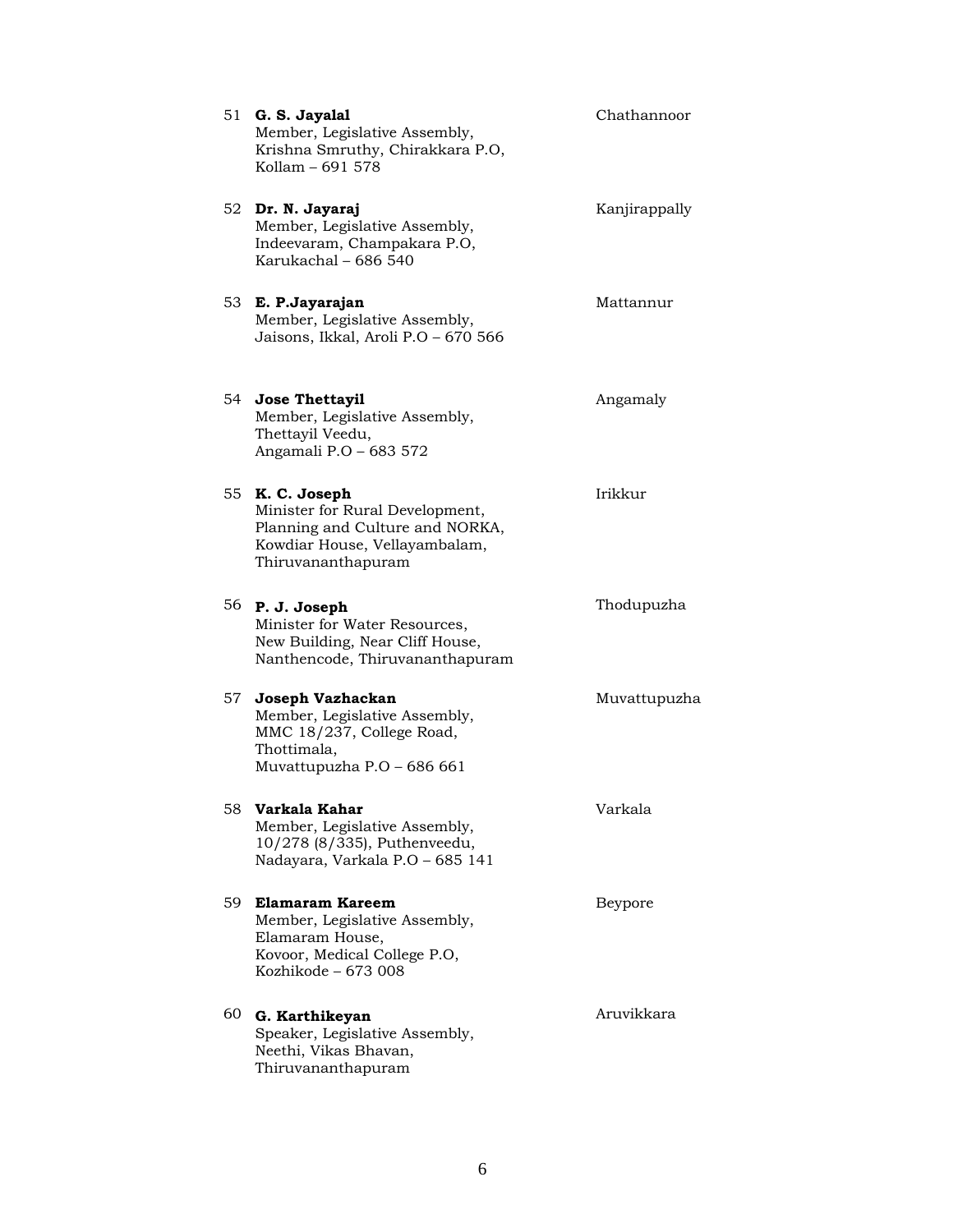| 61   | K. N. A. Khader<br>Member, Legislative Assembly,<br>Kannanavil House,<br>Ottathara, Kodoor P.O - 676 504                                                                             | Vallikkunnu      |
|------|--------------------------------------------------------------------------------------------------------------------------------------------------------------------------------------|------------------|
|      | 62 C. Krishnan<br>Member, Legislative Assembly,<br>Cherootta House,<br>Velloor P.O, Payyannur - 670 346                                                                              | Payyannur        |
| 63   | Koliakode N.Krishnan Nair<br>Member, Legislative Assembly,<br>Vilakottkonam, Koliyakode P.O,<br>Thiruvananthapuram - 695 607                                                         | Vamanapuram      |
|      | 64 P. K. Kunhalikutty<br>Minister for Industries,<br>Information Technology and Information<br>Technology,<br>Lyndhurst, Devaswom Board Junction,<br>Nanthencode, Thiruvananthapuram | Vengara          |
| 65   | K. Kunhammad Master<br>Member, Legislative Assembly,<br>Kurungott Veedu, Menjaniyam P.O,<br>Perambra - 673 525                                                                       | Perambra         |
| 66 - | K. Kunhiraman<br>Member, Legislative Assembly,<br>Alakode, Pakkam P.O,<br>Bekal Fort (via), Kasargod - 671 316                                                                       | Udma             |
| 67   | K. Kunhiraman<br>Member, Legislative Assembly,<br>Manaveeyam, Mattalayi,<br>Peelikod P.O, Kasargod - 671 310                                                                         | Trikaripur       |
| 68   | Kovoor Kunjumon<br>Member, Legislative Assembly,<br>Charuvilayil, Kovoor,<br>Ariyanaloor P.O - 690 538                                                                               | Kunnathur (SC)   |
| 69   | T. U. Kuruvilla<br>Member, Legislative Assembly,<br>Thombrayil Veedu, Chelad P.O,<br>Kothamangalam - 682 554                                                                         | Kothamangalam    |
| 70 - | K. K. Lathika<br>Member, Legislative Assembly,<br>Pookott, Vattoli P.O, Pin - 673 057                                                                                                | Kuttiadi         |
| 71   | Ludy Luiz<br>Cherupunathil Veedu,<br>Vaduthala P.O, Kochi - 682 013                                                                                                                  | Nominated Member |
| 72   | P.A.Madhavan<br>Member, Legislative Assembly,<br>Malamel Patiyath House,                                                                                                             | Manalur          |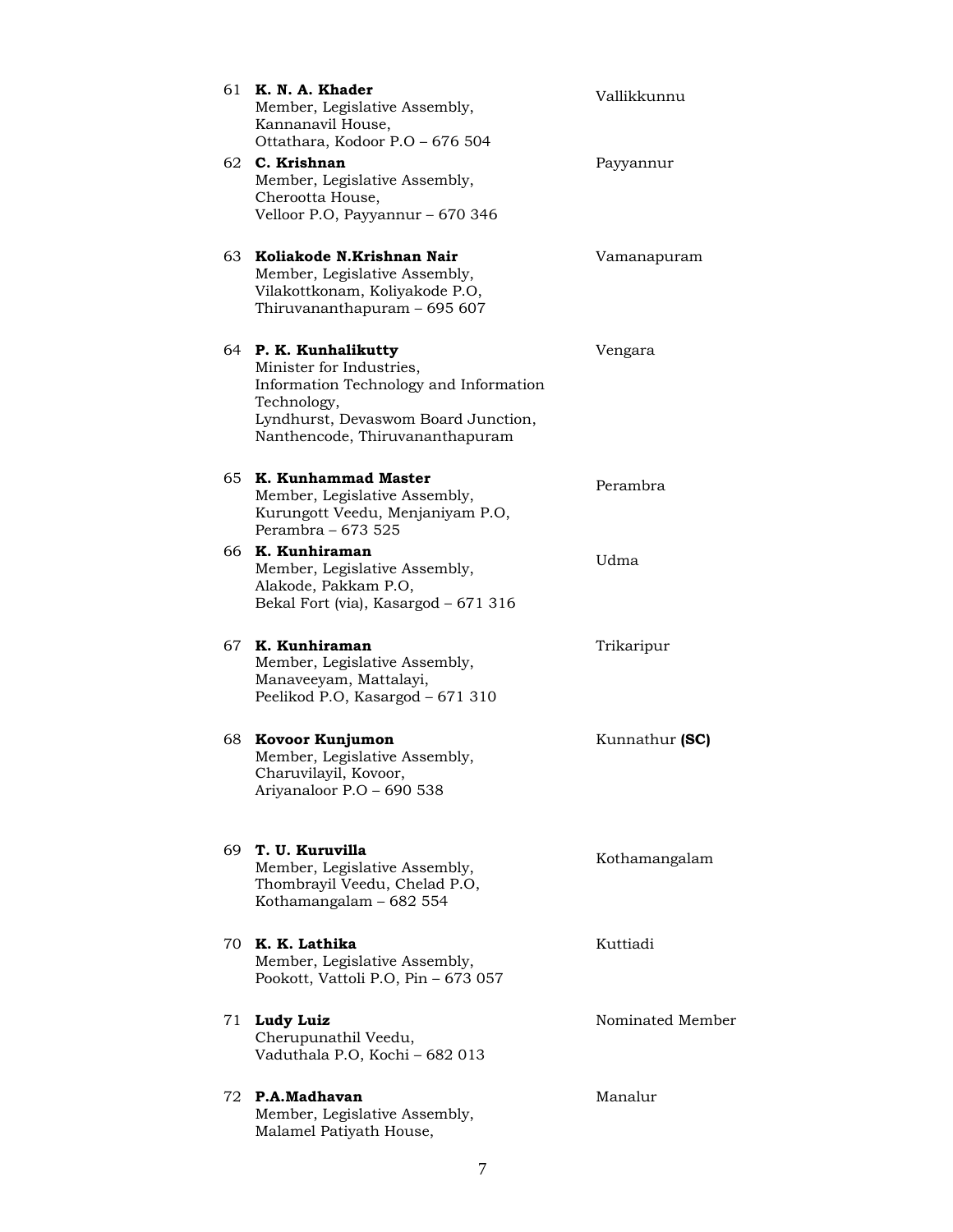Mundur P.O – 680 541

|    | 73 C. Mammutty<br>Member, Legislative Assembly,<br>Crescent Manzil, Karakkamala P.O,<br>Mananthavady - 670 645                                      | Tirur           |
|----|-----------------------------------------------------------------------------------------------------------------------------------------------------|-----------------|
| 74 | K. M Mani<br>Minister for Finance, Law and Housing,<br>Prasanth, Nanthencode,<br>Thiruvananthapuram - 695 003                                       | Pala            |
| 75 | Mathew. T. Thomas<br>Member, Legislative Assembly,<br>Thoompumpattu, Thiruvalla,<br>Pathanamthitta - 689 103                                        | Thiruvalla      |
|    | 76 C.P. Mohammed<br>Member, Legislative Assembly,<br>Cherooliparambil (Keralakala),<br>Vilayoor P.O, Pattambi - 679 309                             | Pattambi        |
| 77 | K. P. Mohanan<br>Minister for Agriculture, Animal Husbandary,<br>Printing and Stationary,<br>Xanadu,<br>Vazhuthacadu, Thiruvananthapuram            | Kuthuparamba    |
| 78 | Mons Joseph<br>Member, Legislative Assembly,<br>Narimattathmyalil, Poozhikol P.O - 686 604                                                          | Kaduthuruthy    |
| 79 | C. Moyinkutty<br>Member, Legislative Assembly,<br>Chellampoyyil, Thamarassery - 673 573                                                             | Thiruvambady    |
| 80 | <b>Aryadan Muhammed</b><br>Minister for Power and Transport,<br>Man Mohan Banglow, Near Raj Bhavan,<br>Kowdiar, Thiruvananthapuram                  | Nilambur        |
| 81 | K. Muhammedunni Haji<br>Member, Legislative Assembly,<br>Kodali House, Vallavambram - 673 642                                                       | Kondotty        |
| 82 | Dr. M.K.Muneer<br>Minister for Panchayaths and Social Welfare,<br>Essence,<br>Cliff House Compound, Nanthancode.P.O<br>Thiruvananthapuram - 695 003 | Kozhikode South |
| 83 | K. Muraleedharan<br>Member, Legislative Assembly,<br>Jyothis, Bhagavathy Nagar 171 A,<br>Kowdiar, Thiruvananthapuram - 695 003                      | Vattiyoorkavu   |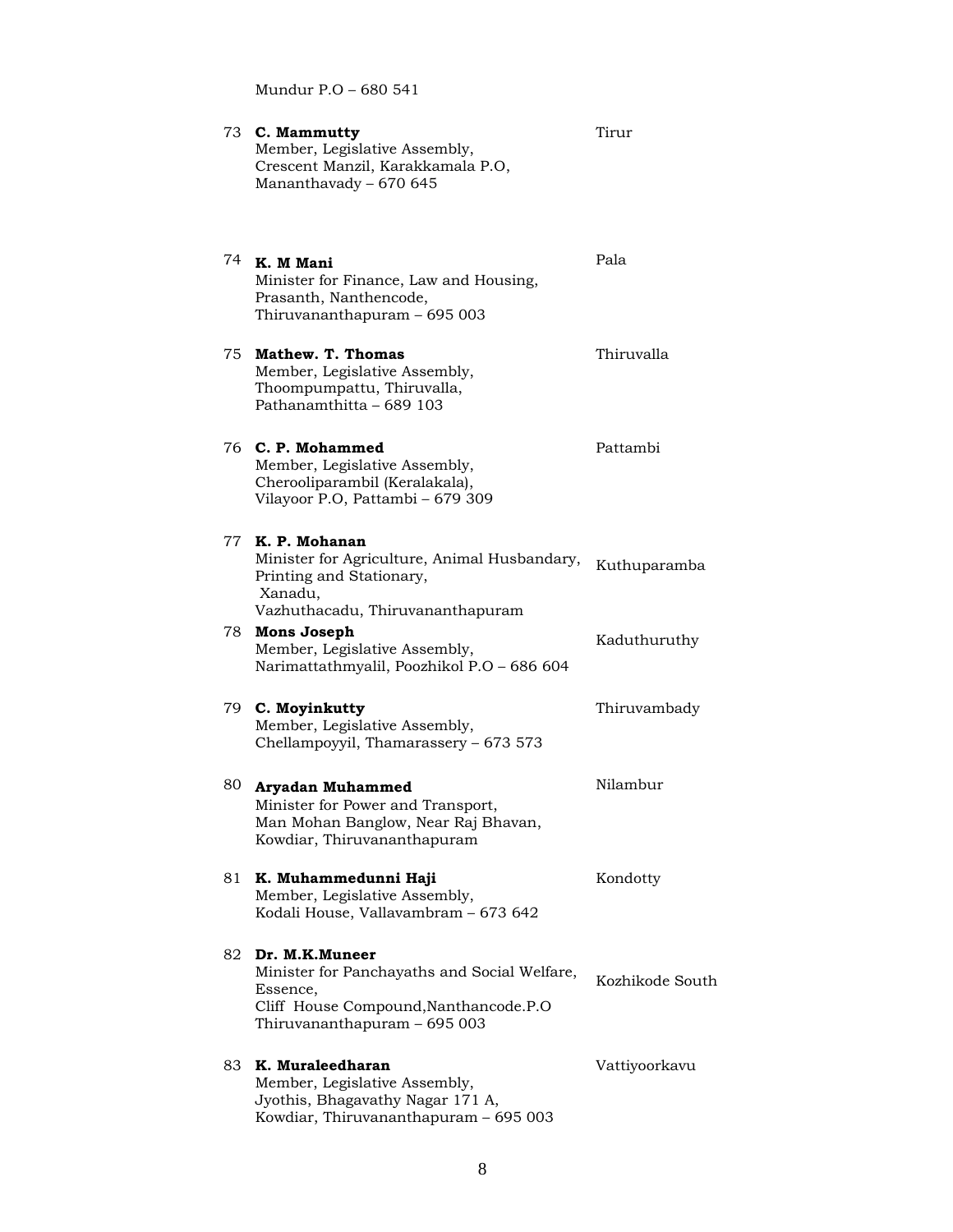|      | 84 <b>C. K. Nanu</b><br>Member, Legislative Assembly,<br>Koloth Thazhe Kuniyil,<br>Sujithalayam, Vadakara - 673 101                | Vadakara        |
|------|------------------------------------------------------------------------------------------------------------------------------------|-----------------|
|      | 85 K.K. Narayanan<br>Member, Legislative Assembly,<br>K.K. House, Mundaloor P.O, Pin - 670 622                                     | Dharmadam       |
|      | 86 N. A. Nellikkunnu<br>Member, Legislative Assembly,<br>Bangarakkunnu Road,<br>Nellikkunnu, Kasargod P.O -671 121                 | Kasaragod       |
| 87 - | <b>Oommen Chandy</b><br>Chief Minister,<br>Cliff House,<br>Nanthancode,<br>Thiruvananthapuram - 695 003                            | Puthuppally     |
|      | 88 A. Pradeep Kumar<br>Member, Legislative Assembly,<br>38/252.B1, West Hill P.O,<br>Kozhikode – 673 005                           | Kozhikode North |
| 89   | T.N. Prathapan<br>Member, Legislative Assembly,<br>Thottungal Veedu, Thalikulam P.O - 680 569                                      | Kodungallur     |
|      | 90 Purushan Kadalundi<br>Member, Legislative Assembly,<br>Thanal, Thondayad, Chevarambalam P.O,<br>Kozhikode - 673 017             | Balusseri (SC)  |
| 91   | K. Radhakrishnan<br>Member, Legislative Assembly,<br>Vadakke Valapil Veedu,<br>Thonnoorkara P.O, Chelakkara - 680 610              | Chelakkara (SC) |
| 92.  | Thiruvanchoor Radhakrishnan<br>Minister for Home and Vigilance,<br>Asoka, Cliff House Compound,<br>Nanthancode, Thiruvananthapuram | Kottayam        |
| 93.  | P. T. A. Rahim<br>Member, Legislative Assembly,<br>Misfa, Koduvally P.O, Pin - 673 572                                             | Kunnamangalam   |
| 94 - | S. Rajendran<br>Member, Legislative Assembly,<br>9/1886 (1005 C) Ikka Nagar,<br>Munnar P.O, Pin - 685 612                          | Devikulam (SC)  |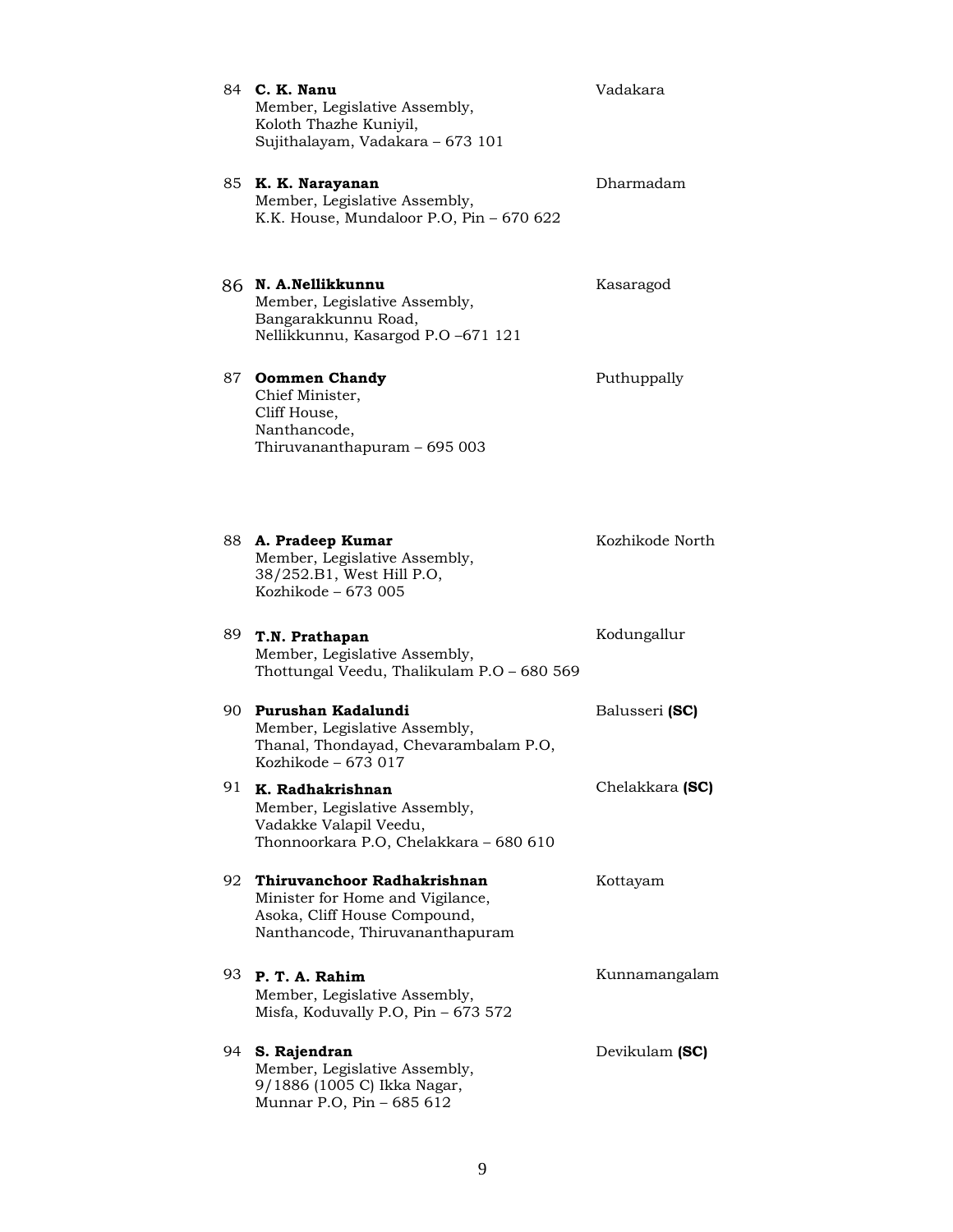|      | 95 R. Rajesh<br>Member, Legislative Assembly,<br>Nalloorkulathil, Kollakadavu P.O,<br>Chenganoor - 690 509                              | Mavelikkara (SC) |
|------|-----------------------------------------------------------------------------------------------------------------------------------------|------------------|
|      | 96 T.V. Rajesh<br>Member, Legislative Assembly,<br>Kulappuram, Vilaayankode P.O,<br>Kannur - 670 501                                    | Kalliasseri      |
| 97   | K. Raju<br>Member, Legislative Assembly,<br>Puthenpura Veedu, Nettayam, Nediyara P.O,<br>Anchal (via) - 691 306                         | Punalur          |
| 98   | Raju Abraham<br>Member, Legislative Assembly,<br>Kandanad Veedu, Angadi P.O,<br>Ranni - 689 674                                         | Ranni            |
| 99 - | Therambil Ramakrishnan<br>Member, Legislative Assembly,<br>Krishna Kripa, Civil Line Road,<br>Ayyanthole - 680 003                      | Thrissur         |
|      | 100 Ramesh Chennithala<br>Member, Legislative Assembly,<br>Sargam, EVRA - 226,<br>Jagathy, Thycaud P.O,<br>Thiruvananthapuram - 695 014 | Haripad          |
|      | 101 Mullakkara Retnakaran<br>Member, Legislative Assembly,<br>Ragam, Ambalakara P.O,<br>Kottarakara – 691 532                           | Chadayamangalam  |
|      | $102$ Prof. C. Raveendranath<br>Member, Legislative Assembly,<br>Lakshmi Bhavan, Pandalath Lane,<br>Kanattukara P.O, Thrissur - 680 011 | Puthukkad        |
|      | 103 Palode Ravi<br>Member, Legislative Assembly,<br>6/155, Thazhath Veedu,<br>Kochu Vengode, Peringamala P.O - 695 563                  | Nedumangad       |
|      | $104$ Roshy Augustine<br>Member, Legislative Assembly,<br>Cherunilathchalil B4,<br>KSEB Quarters, Vazhathope, Idukki - 685 603          | Idukki           |
|      | $105$ C. K. Sadasivan<br>Member, Legislative Assembly,<br>Chunkapurakkal, Kuppapuram,<br>Kainakarry - 688 501<br>10                     | Kayamkulam       |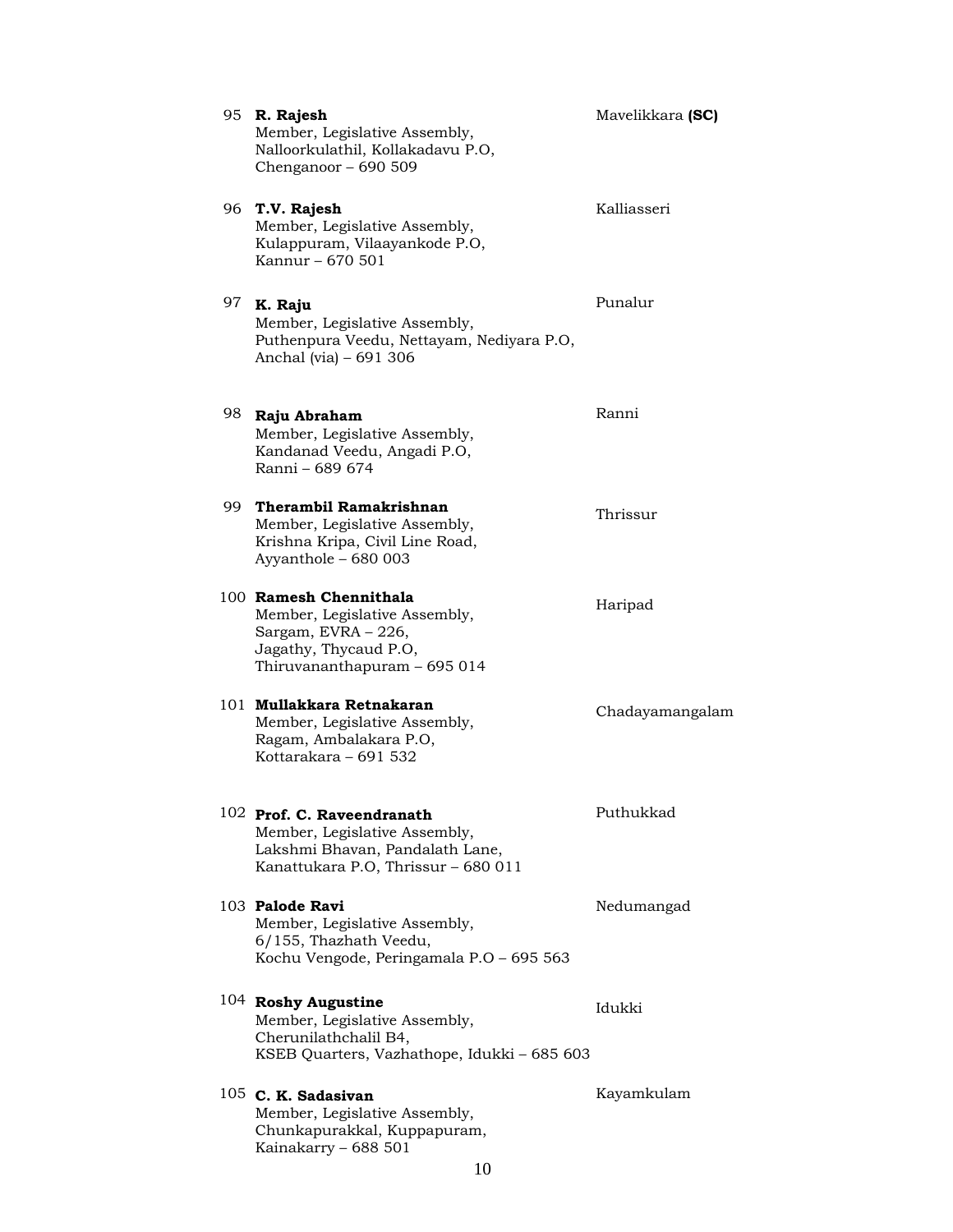|  | 106 V.P. Sajeendran<br>Member, Legislative Assembly,<br>Vallothyamala, Kolencherry P.O,<br>Ernakulam - 682 311                            | Kunnathunad (SC)    |
|--|-------------------------------------------------------------------------------------------------------------------------------------------|---------------------|
|  | $107$ Saju Paul<br>Member, Legislative Assembly,<br>Panthalingal Veedu,<br>Vengoor P.O, Perumbavoor - 683 546                             | Perumbayoor         |
|  | $108$ N. Sakthan<br>Deputy Speaker,<br>Swathy,<br>Legislature Complex,<br>Vikas Bhavan.P.O<br>Thiruvananthapuram - 695 033                | Kattakkada          |
|  | $109$ K. S. Saleekha<br>Member, Legislative Assembly,<br>K.S. Manzil, Kadampazhipuram P.O,<br>Palakkad - 678 633                          | Shoranur            |
|  | 110 N. Samsudheen<br>Member, Legislative Assembly,<br>Kolappatt Veedu, Paravanna P.O, Thirur,<br>Malappuram - 676 502                     | Mannarkkad          |
|  | $111$ S. Sarma<br>Member, Legislative Assembly,<br>Reshmas Mannapasseril,<br>Perumbadana, North Paravoor - 683 513                        | Vypeen              |
|  | $112$ A. K. Saseendran<br>Member, Legislative Assembly,<br>Valappil Parambu, 9/425, Eranhikkal P.O,<br>Elathur, Kozhikode, Pin - 673 303  | Elathur             |
|  | 113 V. Sasi<br>Member, Legislative Assembly,<br>Poika, T.C 2/152(1),<br>Paloor Lane, Medical College P.O,<br>Thiruvananthapuram - 695 011 | Chirayinkeezhu (SC) |
|  | $114$ V.D. Satheesan<br>Member, Legislative Assembly,<br>Devaragam, Kesari Junction,<br>North Paravur - 683 513                           | Paravur             |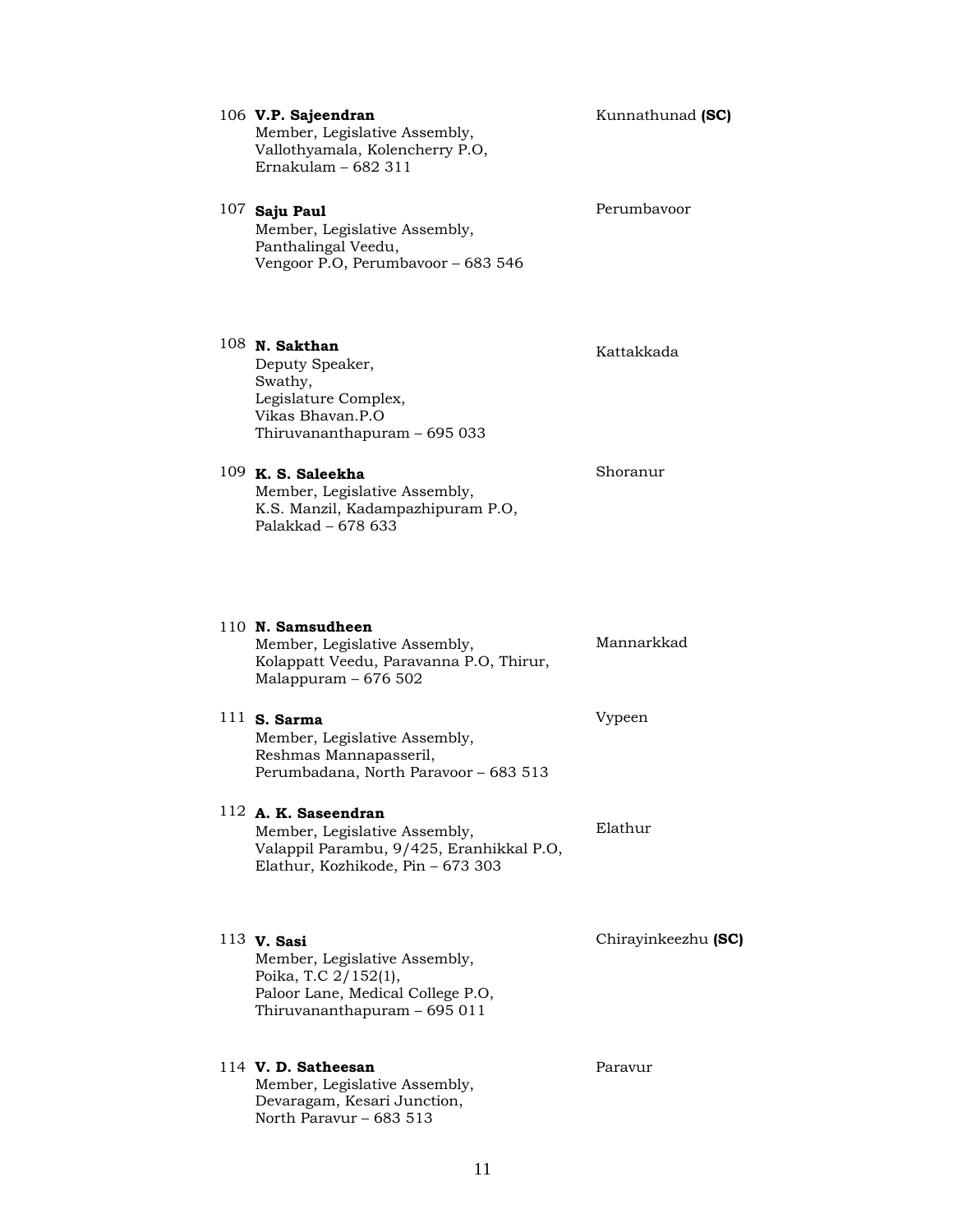| 115 <b>B. Satyan</b><br>Member, Legislative Assembly,<br>Bobbies Land, Anupama Nagar,<br>Muttada P.O, Thiruvananthapuram - 695 025                              | Attingal (SC)      |
|-----------------------------------------------------------------------------------------------------------------------------------------------------------------|--------------------|
| $116$ R. Selvaraj<br>Member, Legislative Assembly,<br>Divya Bhavan, Nediyamkode,<br>Dhanuvachapuram P.O,<br>Thiruvananthapuram - 695 503                        | Neyyattinkara      |
| 117 Shafi Parambil<br>Member, Legislative Assembly,<br>Parambil House,<br>Kondoorkara, Pattambi - 679 313                                                       | Palakkad           |
| 118 K. M. Shaji<br>Member, Legislative Assembly,<br>Malabar Tower, South Bazar,<br>Kannur - 670 002                                                             | Azhikode           |
| 119 Shibu Baby John<br>Minister for Labour and Rehabilitation,<br>Ushas, Nanthencode, Thiruvananthapuram                                                        | Chavara            |
| $120$ K. Sivadasan Nair<br>Member, Legislative Assembly,<br>Siva Madom, Aranmula P.O - 689 533                                                                  | Aranmula           |
| $121$ V. S. Sivakumar<br>Minister for Health, Family Welfare and<br>Devaswom,<br>T.C 9/237 (3), Sreerangam Lane,<br>Thiruvananthapuram - 695 010                | Thiruvananthapuram |
| 122 V. Sivankutty<br>Member, Legislative Assembly,<br>Mullakal, T.C 36/1241,<br>Subhash Nagar, Perunthanni,<br>Vallakadavu P.O,<br>Thiruvananthapuram - 695 008 | Nemom              |
| 123 P. Sreeramakrishnan<br>Member, Legislative Assembly,<br>MLA Camp Office,<br>Thavanoor Road,<br>Chamravattom Junction,<br>Ponnani.P.O-679577                 | Ponnani            |
| $124$ M. V. Sreyams Kumar<br>Member, Legislative Assembly,<br>Ananda Mandiram, Puliyarmala,<br>Kalpetta North - 673 122                                         | Kalpetta           |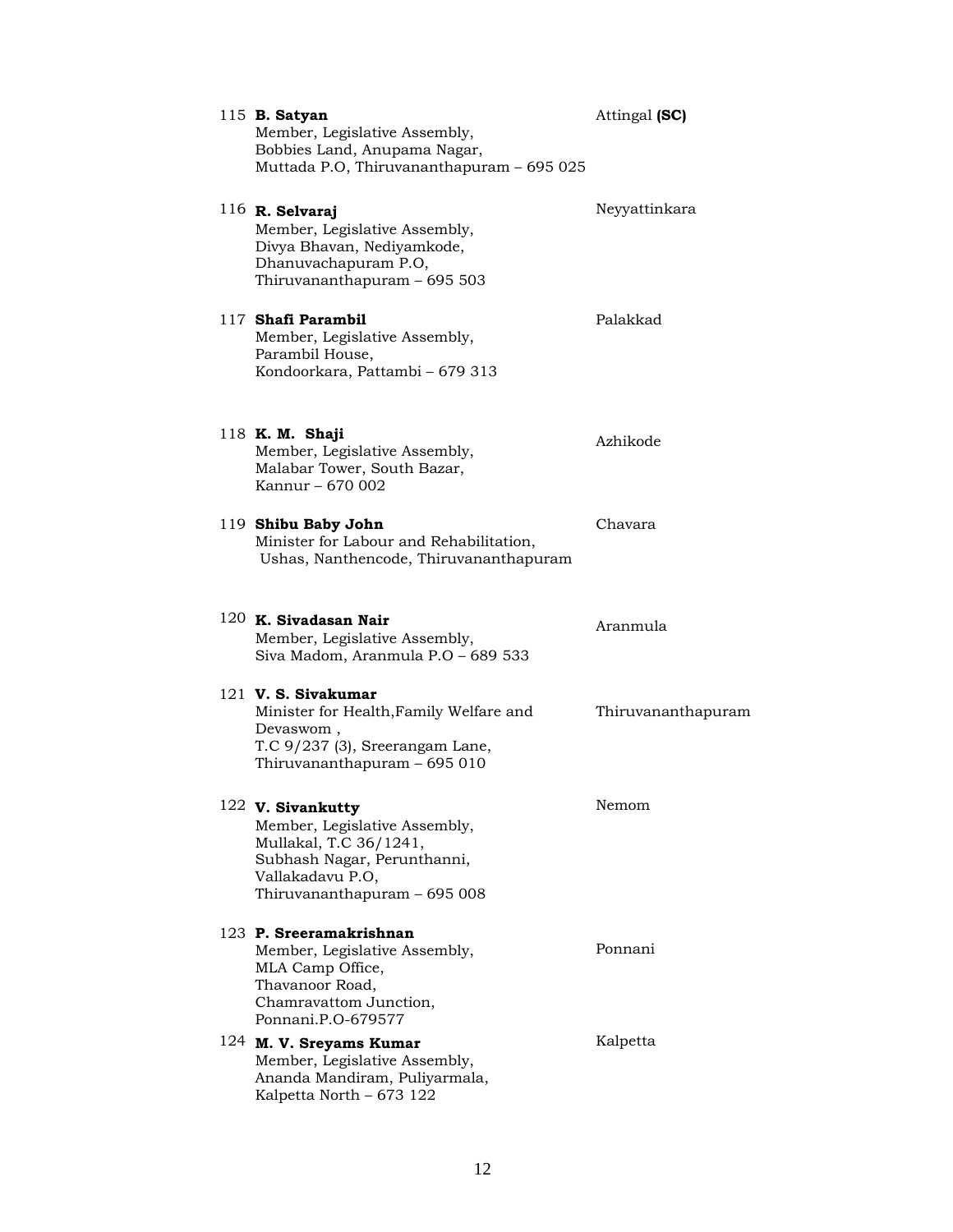| $125$ G. Sudhakaran<br>Member, Legislative Assembly,<br>Navaneetham, Sanathanapuram,<br>Alappuzha - 688 003                         | Ambalappuzha  |
|-------------------------------------------------------------------------------------------------------------------------------------|---------------|
| $126$ V. S. Sunil Kumar<br>Member, Legislative Assembly,<br>Velichapatt Veedu,<br>Anthikkad P.O - 680 641                           | Kaipamangalam |
| 127 Sunny Joseph<br>Member, Legislative Assembly,<br>Vadakkekunnel, Ulickal P.O, Iritty,<br>Kannur – 670 705                        | Peravoor      |
| 128 K. Suresh Kurup<br>Member, Legislative Assembly,<br>Kuttikatt, Thirunakkara P.O,<br>Kottayam $-686001$                          | Ettumanoor    |
| 129 P. Thilothaman<br>Member, Legislative Assembly,<br>Ushus, Kuruppankulangara P.O,<br>Cherthala - 688 551                         | Cherthala     |
| 130 C. F. Thomas<br>Member, Legislative Assembly,<br>Chennikkara, Angadi,<br>Changanassery - 686 101                                | Changanassery |
| 131 Thomas Chandy<br>Member, Legislative Assembly,<br>Vettikad Veedu, Chenamkari - 688 501                                          | Kuttanad      |
| $132$ Dr. T.M. Thomas Isaac<br>Member, Legislative Assembly,<br>CPI(M) District Committee Office,<br>Thiruvambady, Alappuzha-688022 | Alappuzha     |
| 133 Thomas Unniyadan<br>Member, Legislative Assembly,<br>Unniyadath Veedu,<br>Irinjalakuda P.O - 680 121                            | Irinjalakuda  |
| 134 P. Ubaidulla<br>Member, Legislative Assembly,<br>Poolakkanni House,<br>Anakkayam P.O - 676 509                                  | Malappuram    |
| 135 M. Ummer<br>Member, Legislative Assembly,<br>Manjeri P.O, Pin - 676 121                                                         | Manjeri       |